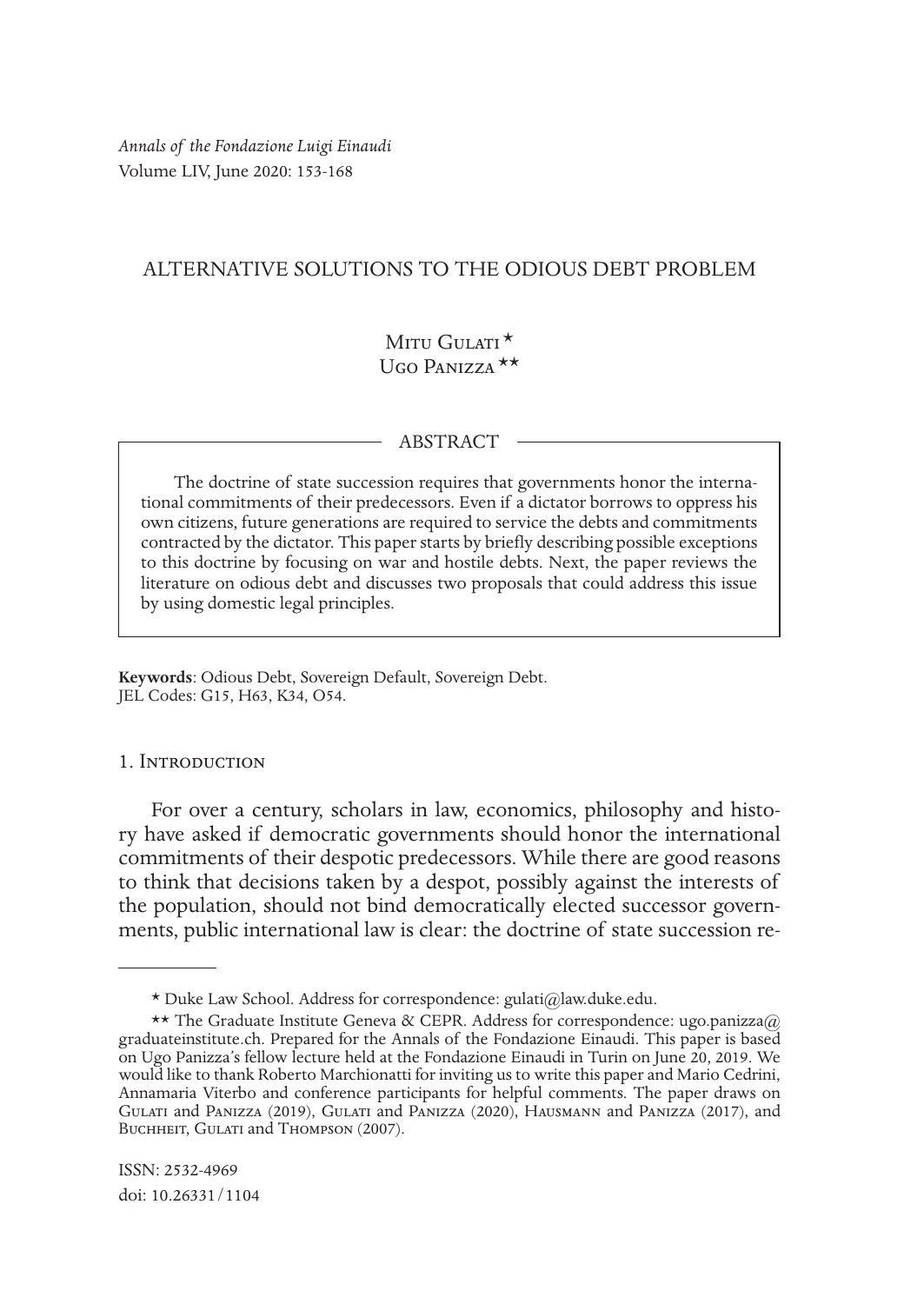quires that governments honor all the international commitments of their predecessors. A strict application of this doctrine leads to the unpleasant conclusion that, even if a dictator borrows to oppress his own citizens, future generations of those citizens are required to service the debts (and, more in general commitments), contracted by the dictator.

A state is normally conceptualized as an infnitely lived entity without any possibility of bankruptcy. Hence, the debt incurred by an oppressive regime can, in theory, last forever. There are, for example, still outstanding claims on debt issued by the Russian Tsar and the imperial Chinese government over a century ago, upon which creditors periodically try to sue the successor governments. The long-lasting nature of sovereign debt obligations is an important diference between international law and private inheritance law. While the doctrine of state succession binds successor governments, according to private law, individuals are not required to accept negative bequests. As Shakespeare famously stated: "He that dies pays all debt" (for more, see Buchheit, Gulati and Thompson 2007).

It is easy to think of strong moral and economic arguments why it would be desirable to have rules that restrict the obligations of a democratic government to honor the commitments of its dictatorial predecessors. Among other things, such rules would limit the despot's ability to access the international capital market and, possibly, facilitate the transition to democracy or reduce the incentives to be a despotic ruler in the frst place (Bonilla 2011, Jayachandran and Kremer 2007). There are, however, challenges to establishing such limits to the doctrine of state succession. From a conceptual point of view, the defnition of "despotic" government is not straightforward (Choi and Posner 2007, Buchheit, Gulati and Thompson 2007). From a practical point of view, international law can only be changed if there is widespread agreement among the countries that make up the global community and there are many powerful countries that have either engaged in odious lending or are on friendly terms with governments that could be defned as odious, or that they might be called odious themselves. As a consequence, those who seek to establish an odious debt doctrine in international law have not been successful in gathering international support.

In Gulati and Panizza (2019, 2020), we explore the possibility of using existing national laws to raise the costs of borrowing for despotic regimes. Our premise is that all governments today claim to act as agents for their people and have domestic laws that regulate agency relationships and aim at curbing graft and corruption. If a despotic government engages in transactions that are legally problematic, it is possible to use these laws to claim that these transactions were illegal as contracted by a government (the agent, in a principal agent relationship) in violation of the interests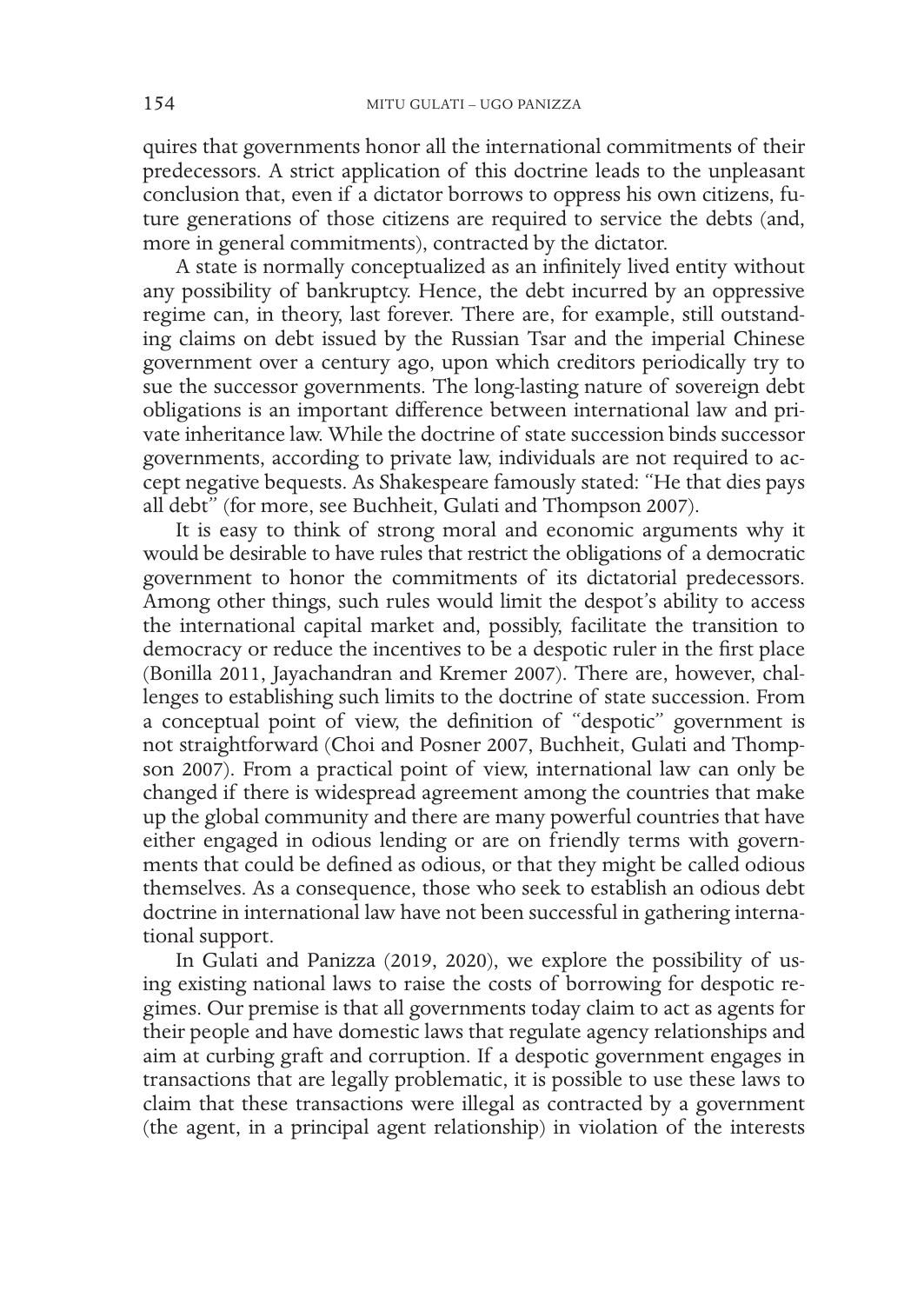of the population (the principal). If it can be shown that the lender knew about this violation of the principal's interest, it can be then claimed that the agent (the dictator) is colluding with a third party to cheat the principal. If this were the case, the transaction would be invalid under most legal systems. Hence, if opposition parties or civil society in countries with despotic governments could monitor and make public the potential problems with contracts issued by the ruling regime, they could limit the regime's ability to engage in dodgy international transactions.

The remainder of the paper is organized as follows. Section 2 briefy describes two exceptions to the rule of state succession, together with a summary of the Tinoco arbitration which is often considered a key precursor to the concept of odious debt. Section 3 discusses the concept of odious debt, starting from its origin and ending with recent attempts to make it operational. Sections 4 and 5 discuss how one could use existing national laws to achieve objectives similar to those sought by proponents of the odious debt doctrine. Section 6 puts forward two concrete policy proposals. Section 7 concludes.

### 2. Exceptions to the Doctrine of State Succession

While according to the doctrine of state succession governments cannot generally renege on the commitments of their predecessors, legal scholars have identified two possible exceptions to this doctrine.<sup>1</sup>

The frst of these exceptions relates to *war debts*. According to Buchheit, Gulati and Thompson (2007: 26): "War debts are those incurred by a government to fnance the conduct of hostilities against a force, foreign or domestic, that eventually succeeds in overthrowing the contracting government".

The war debts doctrine originated with Great Britain's decision, following its victory in the Second Boer War of 1899-1902, to not repay the debts incurred by the South African Republics during the war. Note, however, that Great Britain continued honoring the debts contracted by the Republics before the beginning of the war (Feilchenfeld 1931). The idea behind this doctrine is that a state should not be responsible for the debt contracted with the specific purpose of fighting against this state.

A similar principle is reflected in the  $14<sup>th</sup>$  amendment of the US constitution (enacted at the end of the US Civil War) which, besides addressing citizenship rights and equal protection under the law, states that:

<sup>&</sup>lt;sup>1</sup> This section follows Buchheit, Gulati and Thompson (2007).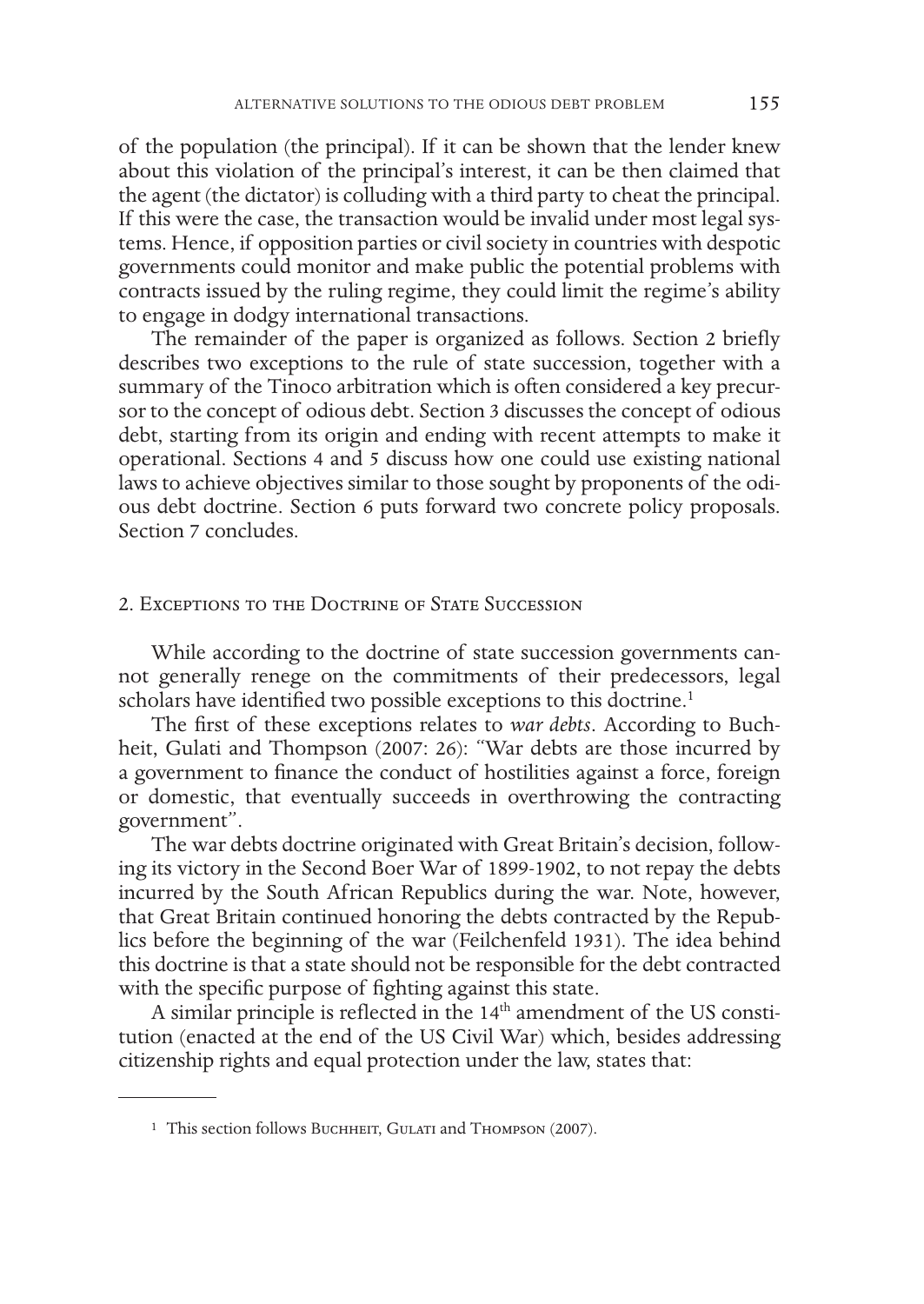The validity of the public debt of the United States, authorized by law, including debts incurred for payment of pensions and bounties for services in suppressing insurrection or rebellion, shall not be questioned. *But neither the United States nor any state shall assume or pay any debt or obligation incurred in aid of insurrection or rebellion against the United States, or any claim for the loss or emancipation of any slave; but all such debts, obligations and claims shall be held illegal and void*. 2

The second, well recognized, exception to the rule of state succession relates to *hostile debts*. While there is some overlap between hostile debts and the concept of war debts, the idea of hostile debt is broader: this principle does not necessarily refer to the fact that a debt was issued to fnance a war against the successor state.

The case that originated the doctrine of hostile debts was Spain's request that, at the end of the Spanish American War of 1898, the victorious United States honor debt incurred by the Kingdom of Spain but which was collateralized with Cuban revenues. The United States, while not claiming that these loans were used to fnance the hostilities (hence, by not making use of the war debt exception), refused to take over these debts on the grounds that: (i) the debt did not beneft the population which was expected to repay it (part of the proceeds were spent in Spain) and, in fact, it was hostile to the population (Spain was fghting against rebels in Cuba); (ii) the debt was not contracted with the consent of the (Cuban) population which was expected to repay it; and (III) the creditors were fully aware of the frst two points, and that their money was at risk if Spain lost the war.

The idea of hostile debts brought two important innovations to the traditional doctrine of state succession: (i) there are circumstances under which a debt could be considered a personal liability of the ruler who contracted it and  $(ii)$  a lender may not be able to collect its funds if he knew about these circumstances. These ideas were tested in the Tinoco afair.

On January 27, 1917 General José Federico Alberto de Jesús Tinoco Granados and his brother José Joaquín seized power and established a military dictatorship in Costa Rica. On August 10, 1919 José Joaquín was assassinated and on August 13, 1919 Federico Tinoco resigned and went into exile in Paris. Among other things, during the Tinoco regime, the Central Costa Rica Petroleum Company (a British company) purchased the "Amory concession" for oil exploration and the Royal Bank of Canada provided a line of credit to Costa Rica. However, in 1920, the new democratically elected Costa Rican Congress decide to repudiate these contracts. This decision was soon followed by the arrival of a warship with a

<sup>2</sup> https://www.law.cornell.edu/constitution/amendmentxiv (emphasis added).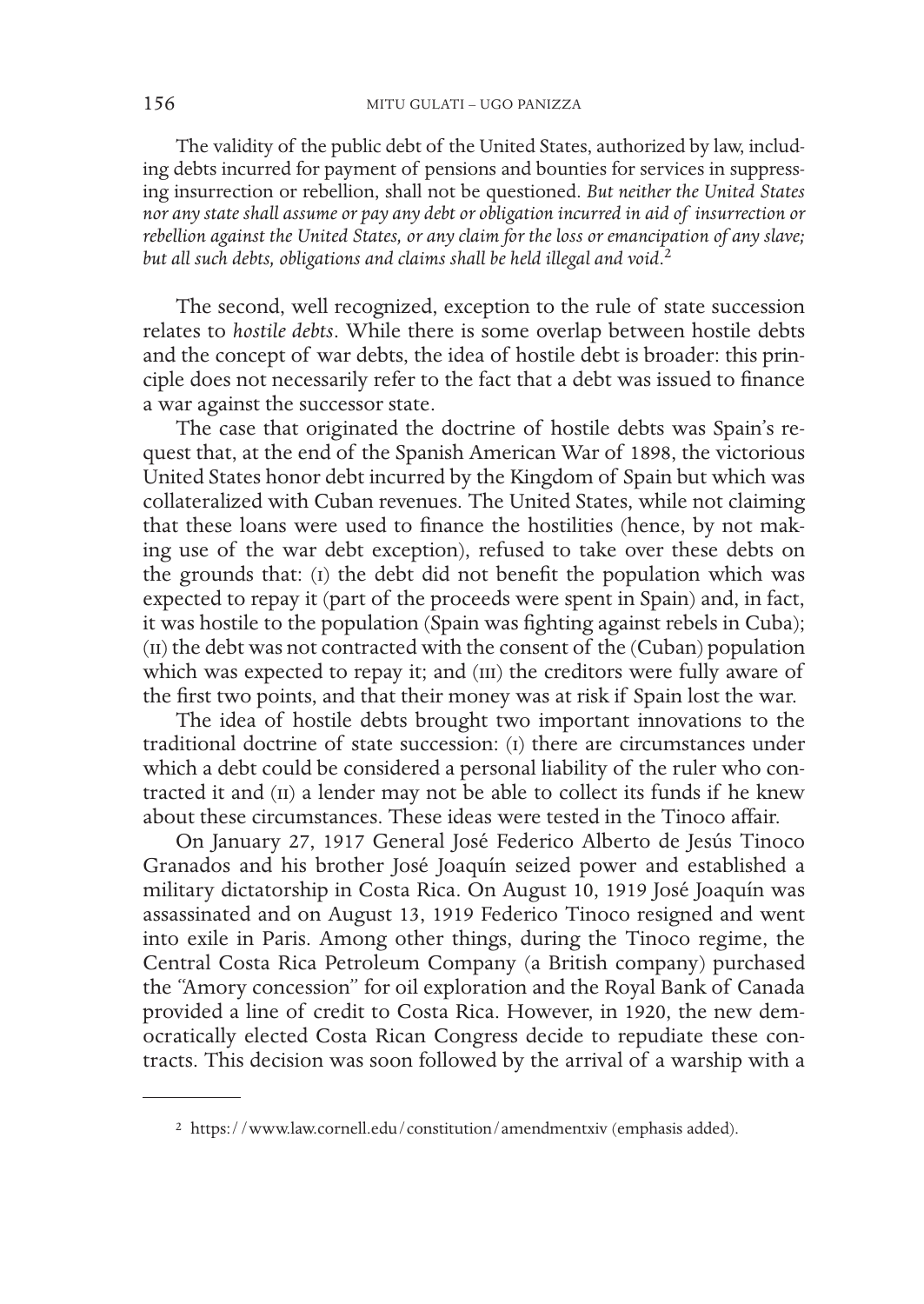British minister who supported the Amory oil concession and the Royal Bank of Canada loan.

In early 1921, the Costa Rican President agreed to an arbitration settlement. However, the Costa Rican Congress disagreed with the President and, in August 1922, passed the "Law of Nullities" which repudiated all of Tinoco's contracts. The Costa Rican Congress eventually agreed to an international arbitration and in 1923 U.S. Chief Justice William Howard Taft was appointed as sole arbiter.

Costa Rica argued that Tinoco was not the government of Costa Rica because he did not represent the people of Costa Rica. Hence, his obligations could not bind future Costa Rican governments. Taft, however, disagreed and stated that the passage from the Tinoco regime to the new democratically elected government was to be considered a change of government and, on the basis of the doctrine of state succession, the successor government was responsible for the commitments of Tinoco. Nevertheless, Taft did not order Costa Rica to repay because he found that the transactions were full of irregularities and that the Royal Bank of Canada knew that the proceeds of the loan would only beneft Tinoco (Hudson 1924; King 2016).

In his ruling Taft wrote: "The bank knew that this money was to be used by the retiring president, F. Tinoco, for his personal support after he had taken refuge in a foreign country".<sup>3</sup> Hence, Taft's judgement was unrelated to the fact that Tinoco did not represent the Costa Rican people. The basis for Taft's decision was that Tinoco stole the borrowed money and the Royal Bank of Canada knew (or should have known) about it (Buchheit, Gulati and Thompson 2007).

## 3. Odious Debt

In 1927, the Russian jurist Alexander Sack published "*Les efets des transformations des états sur leurs dettes publiques et autres obligations fnancières*". This treatise contained the frst articulation of the concept of odious debt. The key passages in the original French text are the following:

Si un pouvoir despotique contracte une dette non pas pour les besoins et dans les intérêts de l'État, mais pour fortifer son régime despotique, pour réprimer la population qui le combat, etc., cette dette est odieuse pour la population de l'État entier […]

<sup>3</sup> Quoted in Buchheit *et al*. (2007): 1217.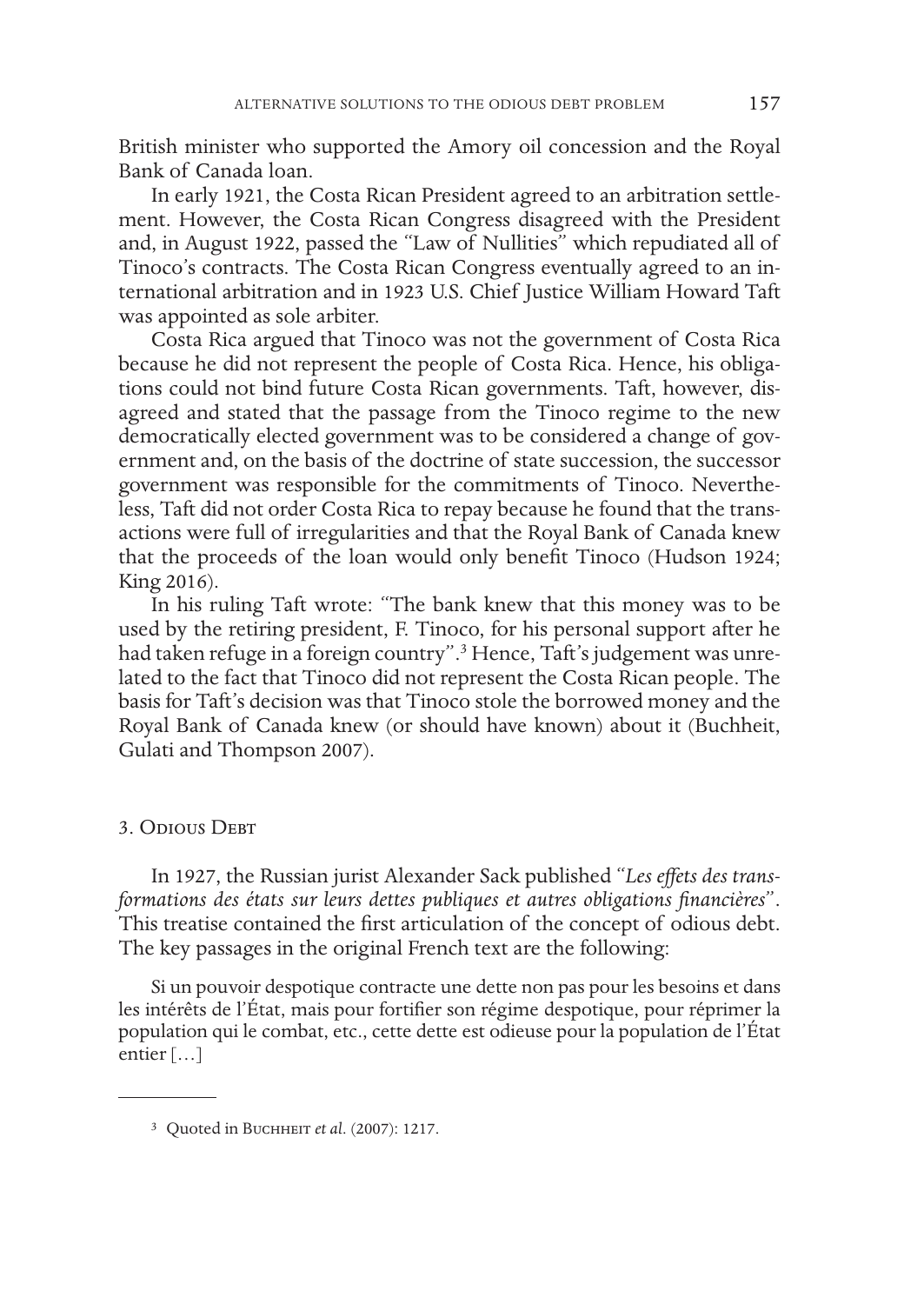Cette dette n'est pas obligatoire pour la nation; c'est une dette de régime, dette personnelle du pouvoir qui l'a contractée, par conséquent elle tombe avec la chute de ce pouvoir. La raison pour laquelle ces dettes "odieuses" ne peuvent être considérées comme grevant le territoire de l'État, est que ces dettes ne répondent pas à l'une des conditions qui déterminent la régularité des dettes d'État, à savoir celle-ci: les dettes d'État doivent être contractées et les fonds qui en proviennent utilisés pour lés besoins et dans les intérêts de l'État (supra,  $\S 6$ ) [...]

Les dettes "odieuses", contractées et utilisées à des fns lesquelles, au su des créanciers, sont contraires aux intérêts de la nation, n'engagent pas cette dernière – au cas où elle arrive à se débarrasser du gouvernement qui les avait contractées – sauf dans la limite des avantages réels qu'elle a pu obtenir de ces dettes (v. supra, § 6). Les créanciers ont commis un acte hostile à l'égard du peuple; ils ne peuvent donc pas compter que la nation afranchie d'un pouvoir despotique assume les dettes "odieuses", qui sont des dettes personnelles de ce pouvoir […]

Quand même un pouvoir despotique serait renversé par un autre, non moins despotique et ne répondant pas davantage à la volonté du peuple, les dettes «odieuses» du pouvoir déchu n'en demeurent pas moins ses dettes personnelles et ne sont pas obligatoires pour le nouveau pouvoir (Alexander Sack 1927: 146-147).

The standard interpretation of Sack's defnition of odious debt is that a debt is personal to the regime and it does not bind the state if the following three conditions apply: (i) The debt is contracted by a despotic regime;  $(ii)$ The borrowed funds do not contribute to the general interests of the state; and (III) The creditors know all of the above.

Some, such as Toussaint (2016) suggests that Sack has been misinterpreted and that his defnition of odious debt does not require that the debt be issued by a despotic regime. And there is a passage in which Sack refers to debt issued by "normal" regimes.

There are, however, at least two arguments for limiting the defnition of odious debt to debt issued by despots. The frst is that if the population of a country chooses a government that decides to misspend, it is not obvious why the international community should block the outcome of a democratic choice (things may be diferent in case of graft, more on this below). The second is that the risk of "false positives" (i.e., declaring as odious a non-odious debt) could have negative efects on the working of the international debt market and might prevent some countries from tapping this market.

Sack's article sparked a large literature, which we will not survey here (for discussions see, among others, Bonilla 2011; Choi and Posner 2007; Gelpern 2007; Lineau 2014; and King 2017). We note only that Sack's original analysis focused on individual loans. Hence, the same regime could issue both odious debt (e.g. debt issued to oppress the people) and nonodious debt (e.g. debt issued to fund a useful infrastructure project). How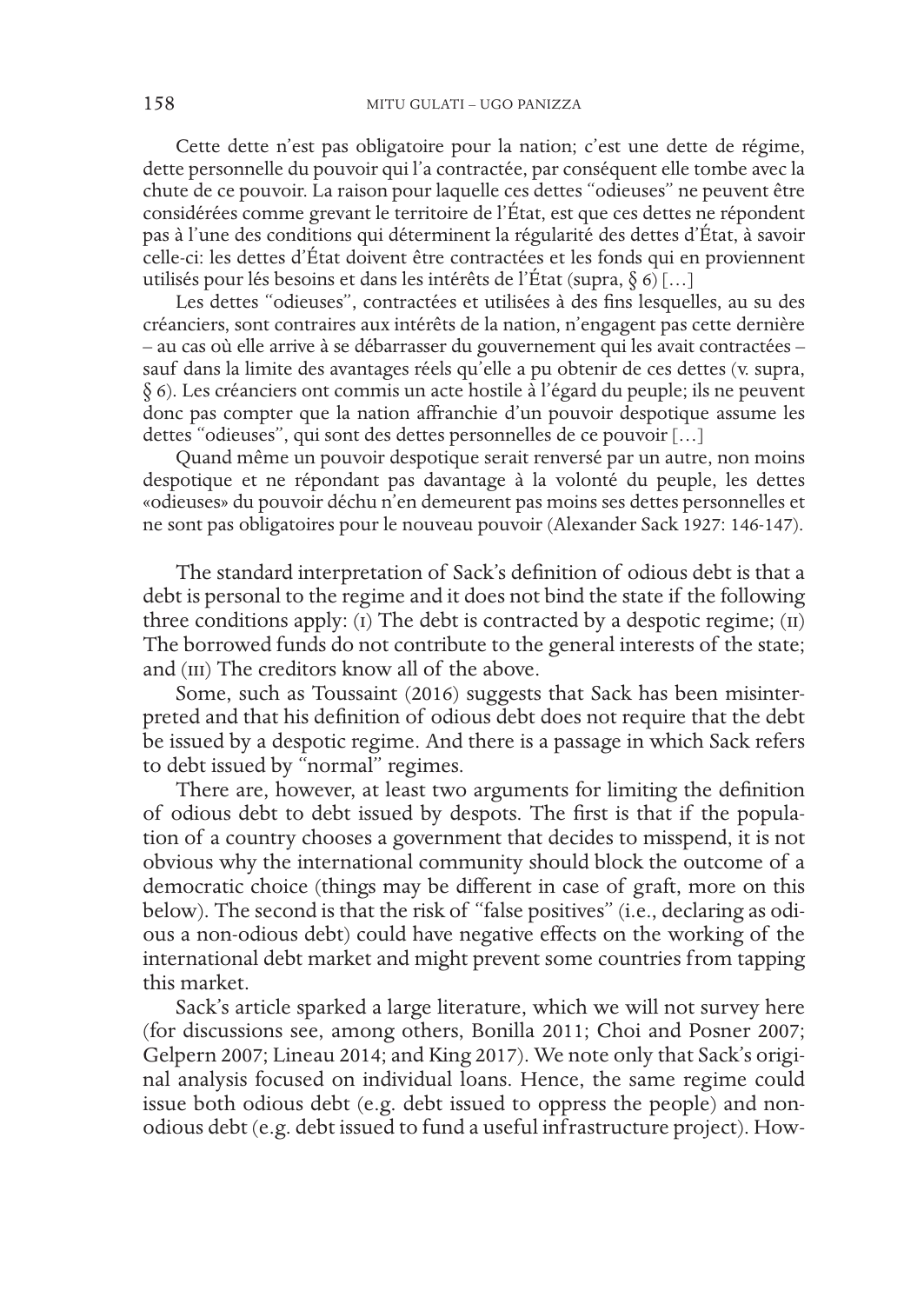ever, more recent interpretations of the concept of odious debt, especially in economics, recognize that money is fungible and therefore any doctrine of odious debts needs to focus on the odious nature of a regime rather than on the odious nature of a given debt contract. Moreover, recent interpretations go beyond garden variety debt obligations and include a broader array of state obligations (for instance, natural resource concessions) that bind successor governments (Center for Global Development 2010).

In the presence of an odious debt doctrine, successor governments could refuse to honor all international commitments (including debt contracts) that have been declared to be odious, without sufering any legal or reputational consequence.

Another important question is whether debt issued by a despotic regime should be labeled as odious *ex-post* (i.e., after the debt has been issued and possibly after a democratic government replaces the despotic one) or *ex-ante* (*i.e.*, before the debt is issued). An *ex-ante* declaration of odiousness would imply that all contracts issued after the declaration will not be honored by successor governments and that this action will not have any legal or reputational consequence as long as the successor government keeps honoring all contracts issued before the declaration of odiousness.

Proponents of the *ex-post* approach include several NGOs who also support citizen debt audits (see, among others, Toussaint 2019) like the one used by President Rafael Correa to challenge the legitimacy of Ecuador's debt.<sup>4</sup> We have reservations about the content of the Ecuadorian debt audit, but the reasons of those who support *ex-post* odiousness declarations are understandable. And there are instances where the case can be made that the international community was complicit in much of the despotic behavior and could not have been relied on to have done an *ex-ante* designation enough in advance to constrain the despot. A ready example is South Africa's apartheid regime that was an accepted part of the international community despite the horrifc policies it imposed on a majority of its population. Similarly, the People's Republic of China has long taken the position that it will not pay the debts incurred by predecessor regimes

<sup>4</sup> In late 2008, president Correa used the fndings of this report to default on two existing sovereign bonds which Ecuador then repurchased on the secondary market at a deep discount. This episode represents a rare case of a "strategic" sovereign default (i.e., a default that hap-<br>pened in the absence of deep financial stress and in a situation in which the country could have easily serviced its debt) based on the assertion that the debt contract was illegitimate. It is worth noting that while the debt audit claimed that the debt was illegitimate because, according to the audit, it had brought unfair gains to various parties, it included oppressive terms, and it crowded out useful public expenditure, the audit did not claim that the debt was issued by a despotic regime. For added detail and color, see Salmon (2009).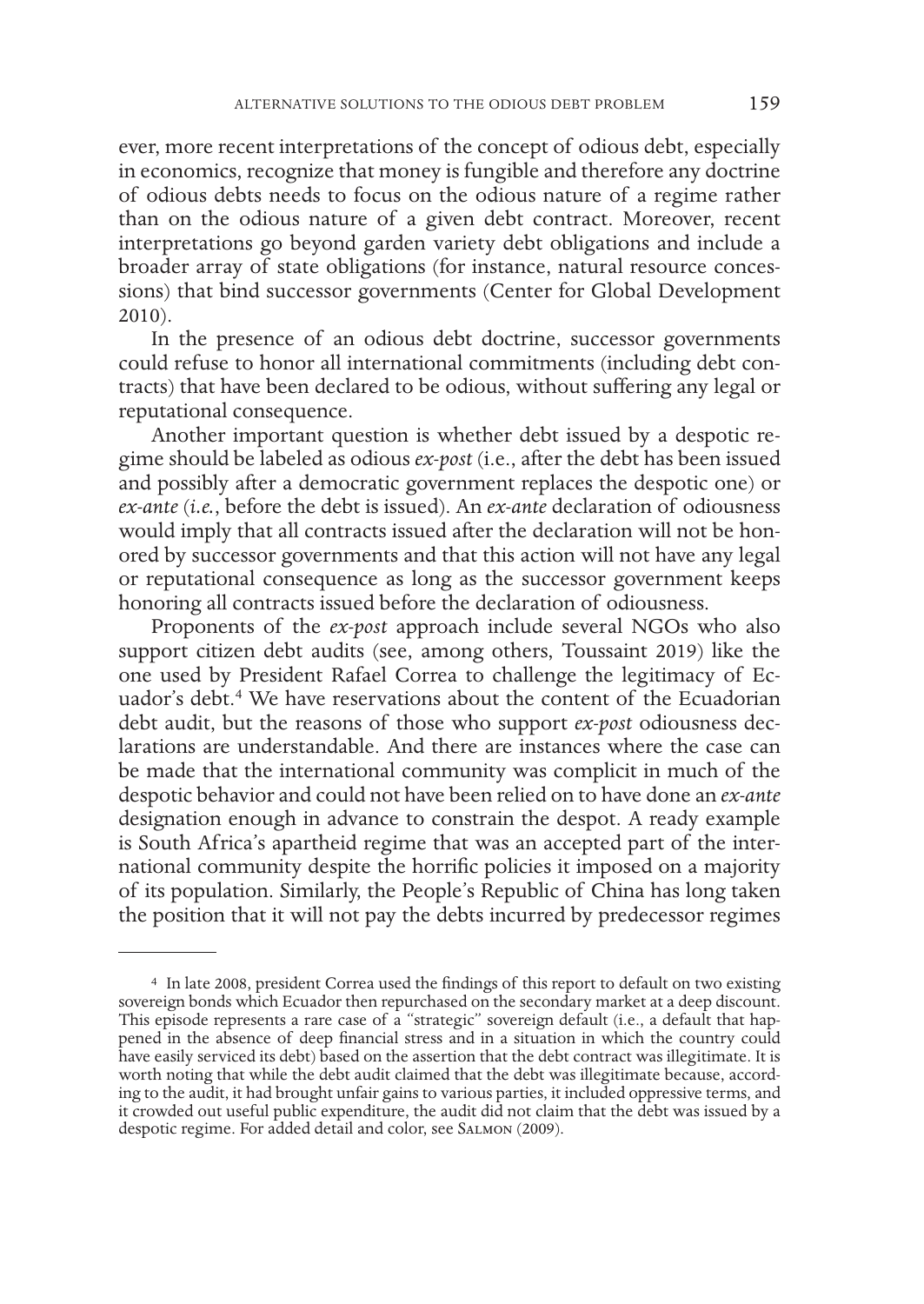on the grounds that many of those loans were the product of the global powers trying to take over China.<sup>5</sup>

There are, however, two issues with establishing an *ex-post* odious debt doctrine. The frst issue is that uncertainty related to the possibility of such a declaration could have a negative efect on access to credit for all countries. This is especially the case if it were possible to apply this *ex-post* declaration to debt issued by non-despotic regimes. The second problem with the possibility of an *ex-post* declaration of odiousness is that under reasonable assumptions it would provide limited incentives for truth-telling and increase the likelihood of false positives (Jayachandran and Kremer 2006).<sup>6</sup>

The case for establishing an *ex-ante* odious debt doctrine is stronger. In the worst-case scenario, such doctrine would make little diference with respect to the *status quo* (hence would adhere to the *primum non nocere principle*). In the best-case scenario, it would facilitate access to credit for non-odious governments while sanctioning odious regimes (for details see Jayachandran and Kremer 2006; and Center for Global Development 2009).<sup>7</sup>

A point worth noting is that supporters of an *ex-post* odious debt doctrine tend to be debt relief activists who are mostly worried about shielding new democratic governments from the debt accumulated by their despotic predecessors. Supporters of an *ex-ante* odious debt doctrine, by contrast, tend to be economists and legal scholars who are worried about limiting the ability of despotic regimes to access the international capital market while protecting the workings of this market. Be as it may, there does not seem to be widespread international support for the implementation of an odious debt doctrine either *ex-post* or *ex-ante*. Given the current challenges faced by the multilateral system, such support is unlikely to come soon.

#### 4. National Law Solutions to the Odious Debt Problem

An *ex-post* doctrine of doctrine of odious debt is conceptually problematic and an *ex-ante* doctrine has inadequate political support. As a conse-

<sup>5</sup> On the unpaid Chinese debts and the odiousness argument, see Feinerman (2007). The Center for Global Development (2009) provides other examples: Croatia between 1994 and 2004; Guinea between 2003 and 2008; Myanmar between 1998 and 2008; Sudan between 1970 and 2008; and Zaire between 1970 and 1977.

<sup>6</sup> At the end it all boils down on the international community's preferences for the regime, for the population and the successor government (see JAYACHANDRAN and KREMER 2006, for a formal model). Ex-ante designations of odiousness would not work if powerful countries that control the designation body fnd the dictator useful.

<sup>7</sup> Caveats and implementation details are discussed by Center for Global Development (2009), which also presents a model declaration.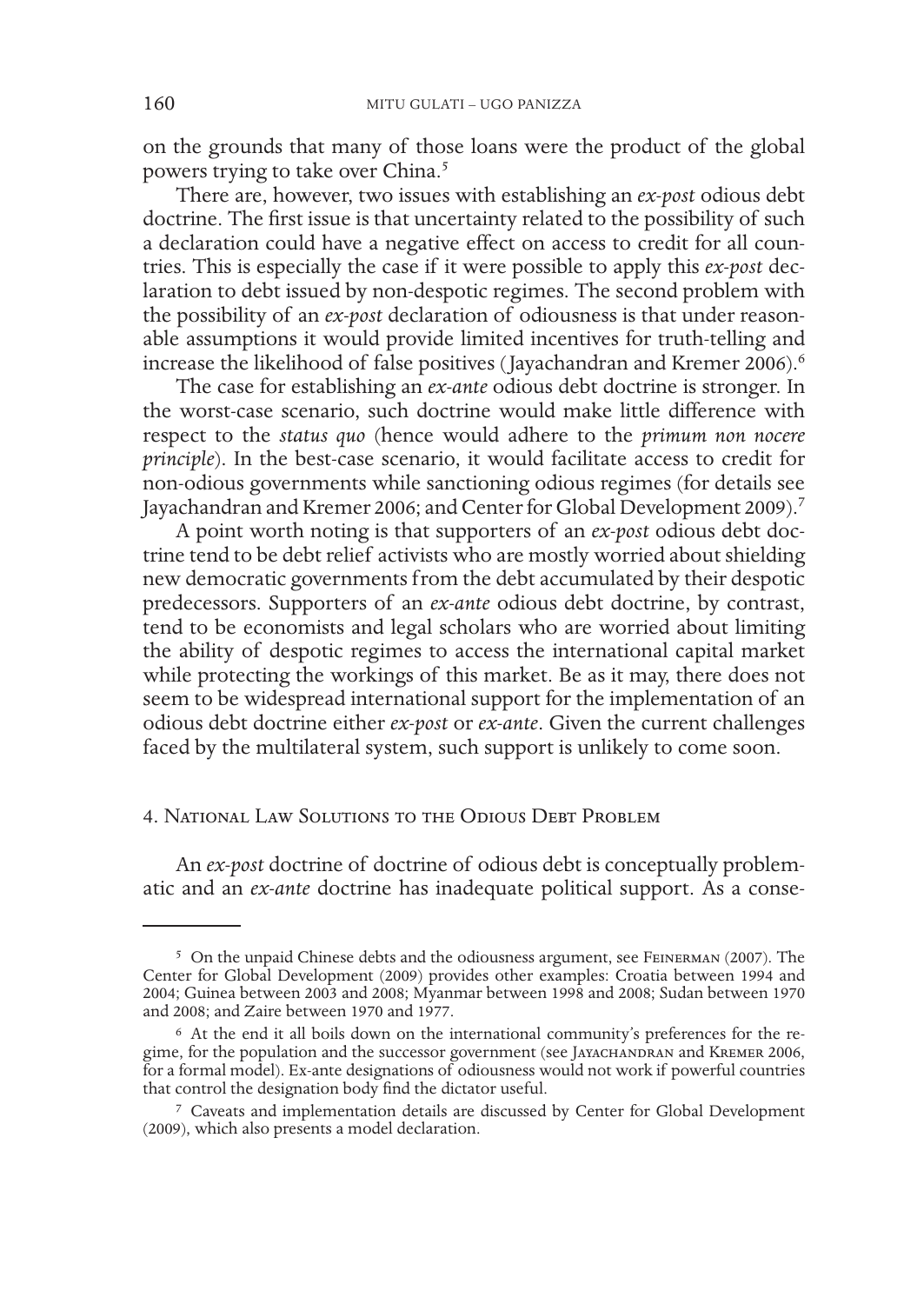quence, countries continue to be stuck with debt accumulated by oppressive regimes.

We already mentioned the case of post-apartheid South Africa, but the same logic applied in the Philippines when the Aquino government decide to service \$28 billion of debt inherited from the Marcos regime. Post Saddam Iraq, obtained debt relief but this did not happen on the basis of the odiousness of the Saddam regime, and it is not clear what it will happen with the Venezuelan debt after the Maduro regime is replaced by a democratic government. There are also cases in which, in order to protect their reputation, governments have decided to pay the illegally issued debt. (See for example Mozambique with the "tuna bonds", Cotterill 2019 and Malaysia with 1MDB debt, Wright and Hope 2018). Domestic legal principles could be used to mitigate these problems.<sup>8</sup>

Most domestic legal codes contain two principles that could be used to curb a dictator's ability to borrow. In fact, these legal principles would apply more broadly to corrupt governments, even if they are not despotic.

The frst of these legal principles is the doctrine of the *misbehaving agent*. The idea is that, if a counterparty signs a contract with an agent while fully knowing that this agent is not authorized to conduct such transaction by his principal, the contract is not valid and enforceable. This principle is part of New York law and many sovereign bonds are issued under New York law.

As an example, consider the case of Venezuela: there have been plenty of statements by senior US officials (including President Trump) stating that Nicolas Maduro does not represent the Venezuelan people. Hence, a successor government could argue in front that the holders of Venezuelan debt should have known that the debt had been issued by an agent (the Maduro government) which did not represent its principal (the Venezuelan people). This argument is similar to those made by the US government when it refused to take over Spain's debt after the Spanish-American War.

The main problem with this legal principle is that, while in a corporate contract it is clear that the company's management is an agent of the shareholders, it is less clear whether US courts will accept the idea that the government is an agent of the people (Demott 2007).

Another relevant legal principle is that of *unauthorized transaction*. For instance, US law states that municipal obligations issued in violation of law are void. Hence, if a given contract is issued without proper authorization, the contract is in, all efects, invalid. Consider again the case of

<sup>8</sup> The section draws from GULATI and PANIZZA (2019, 2020).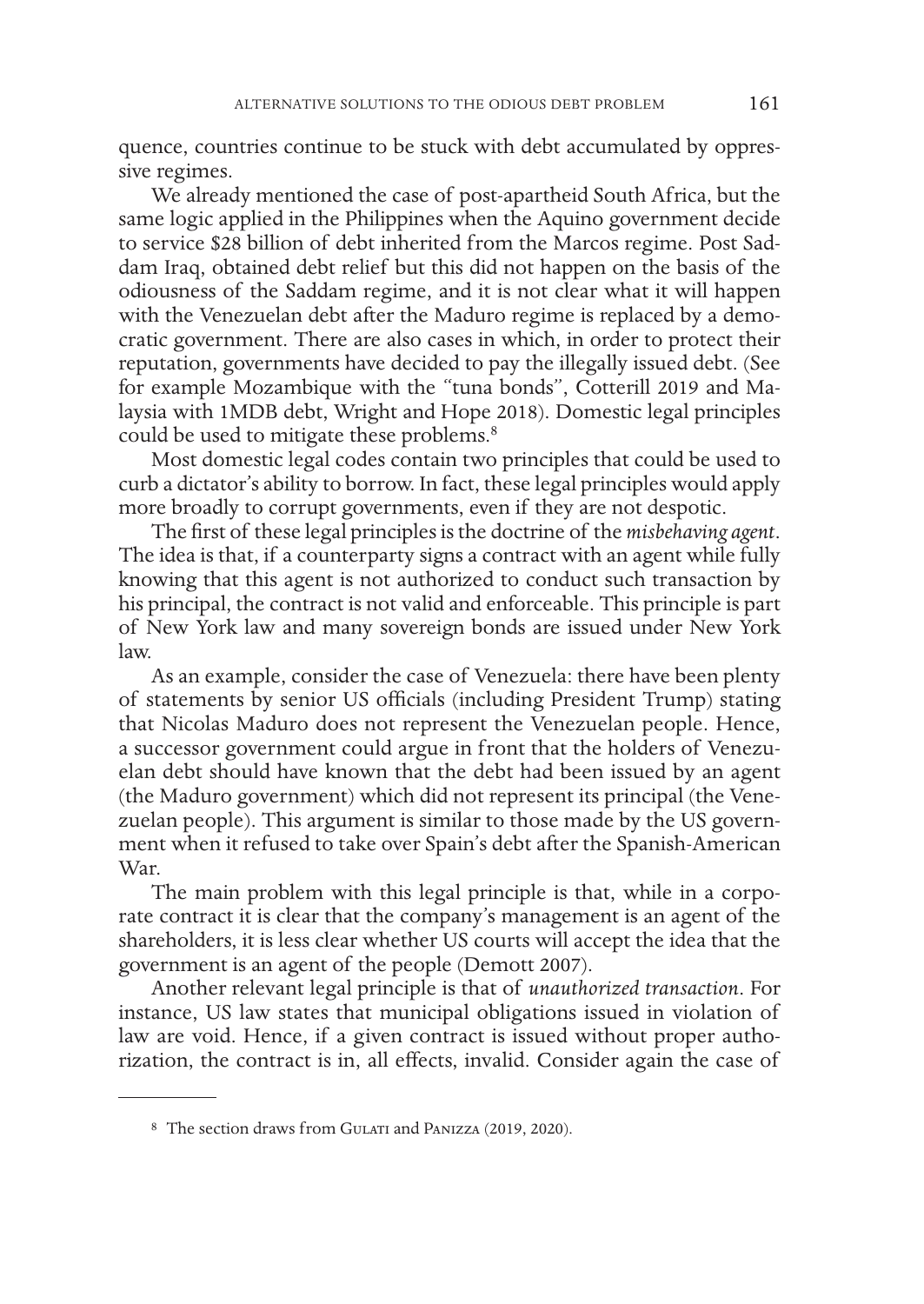Venezuela: it has been argued that several Venezuelan bonds have been issued without the approval of the National Assembly, which is required by law. If it can be proven that these bonds were indeed issued without proper authorization, a US judge could decide that these bonds are illegal and non-enforceable.

The link between the misbehaving agent principle and the concept of odious debt is obvious. If it is possible to claim that the actions of a dictator do not represent the interest of its principal (the populace), it is then possible to claim that the debt issued by the dictator in non-enforceable. The link between odious debt and the unauthorized transaction principle is more tenuous as it requires that a regime should be both despotic and incompetent or corrupt. Specifcally, the idea that despotic regimes engage in actions that will result in legal infrmities that successor governments can utilize against creditors is based on three assumptions: (i) dictatorships are more likely to be incompetent; (II) there is a price penalty associated with incompetence; and (III) the price penalty associated with incompetence is higher for dictatorships.

In Gulati and Panizza (2020) we proxy incompetence with corruption and use data for 23 emerging market countries for the period 1994-2017 to test whether the assumption that despotic regimes are also more corrupt is supported by the data and if capital markets penalize the interaction between lack of democracy and corruption.

As a frst step, we show that there is a correlation between control of corruption and the level of democracy. The correlation between these two variables is 0.44 and statistically signifcant at the 1 per cent confdence level. Next, we check the correlation between sovereign spreads and each of corruption and democracy. As expected, less corrupt countries have lower spreads, the relationship between the level of democracy and sovereign spreads is instead always negative (indicating that more democratic countries have lower spreads), but not always statistically signifcant. Finally, we look at the interaction between democracy and corruption and fnd that it is indeed the interaction between these two variables that matters. While neither corruption nor democracy are signifcantly correlated with sovereign spreads when they are evaluated at the mean value of the other variable, the interaction between these two variables is positively and signifcantly correlated with sovereign spreads. This fnding is consistent with our hypothesis that the correlation between corruption and sovereign spreads is strong in non-democratic countries. If we restrict the sample to countries with low levels of democracy, this interaction is even statistically signifcant when we control for credit rating (this is a strong result, as credit ratings already incorporate various indicators of institutional quality, see Panizza 2017).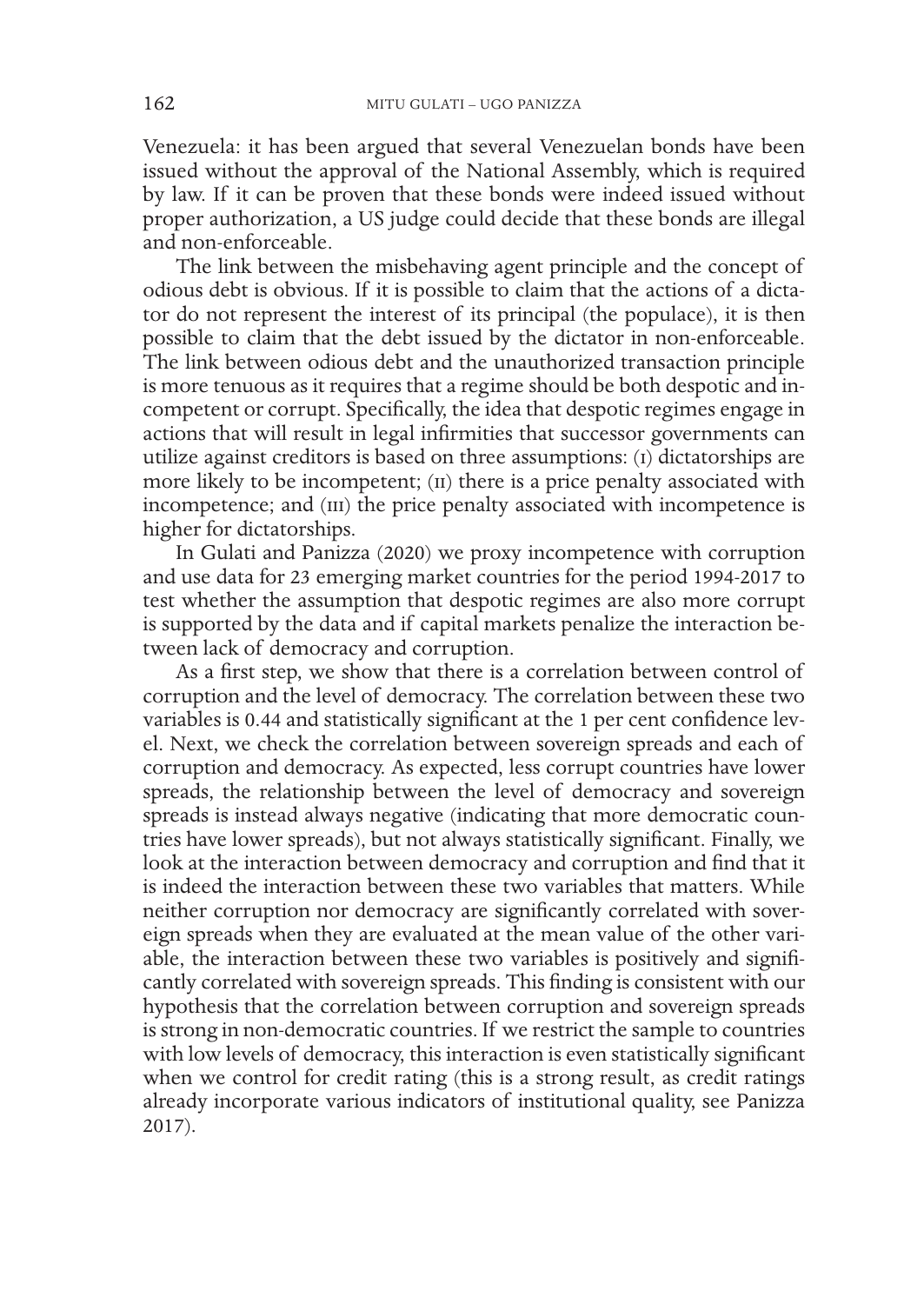### 5. Naming and Shaming

The story of the Hunger Bonds (Gulati and Panizza 2019) shows that it is possible to limit dictators' ability to borrow by creating public awareness around debt issuances which are tainted from the moral and legal point of view.

The story goes as follows:

- 1. On May 26, 2017, Harvard professor Ricardo Hausmann published an Op Ed on *Project Syndicate* which argued that investing in Venezuelan bonds was immoral because it was based on the premise that a despotic regime privileged its bondholders over the welfare of people. Hausmann titled the article: "Hunger Bonds".
- 2. Three days before the publication of Hausmann's article, Goldman Sachs Asset Management (GSAM) had purchased a large amount issued by the Venezuelan state-owned oil company (PDVSA). These PD VSA bonds had a face value of \$2.8 billion but they were bought by GSAM at a 70% discount, with a disbursement of approximately \$865 million. The price paid by GSAM for this bond was well below that of comparable PDVSA bonds. GSAM claimed to have bought these bonds on the secondary market (the bonds had been officially issued in 2014). However, prior to the GSAM purchase the bonds had never been traded on the secondary market and immediately after the purchase Venezuela's international reserves increased by about \$750 million. It is thus likely that GSAM provided direct funding to the Venezuelan government by buying bonds that had been parked in the accounts of the central bank.
- 3. While Hausmann had not known about the GSAM purchase when he wrote his Project Syndicate article, the press immediately saw a link between Hausmann's article and the GSAM purchase: the PDVSA bond bought by GSAM was labelled as "Hunger Bond". This was followed by several high-profle comments on the immorality (and possible illegality) of the GSAM purchase and by street protests in front of Goldman Sachs' headquarters.

In Gulati and Panizza (2019), we show that Hausmann's article was followed by a collapse in the price of Hunger Bond, with its price dropping by more than 16% compared to the price of comparable PDVSA bonds. Moreover, we also present evidence showing that spikes in Google searches for the term "Hunger Bonds" were associated with a drop in the price of the GSAM bond.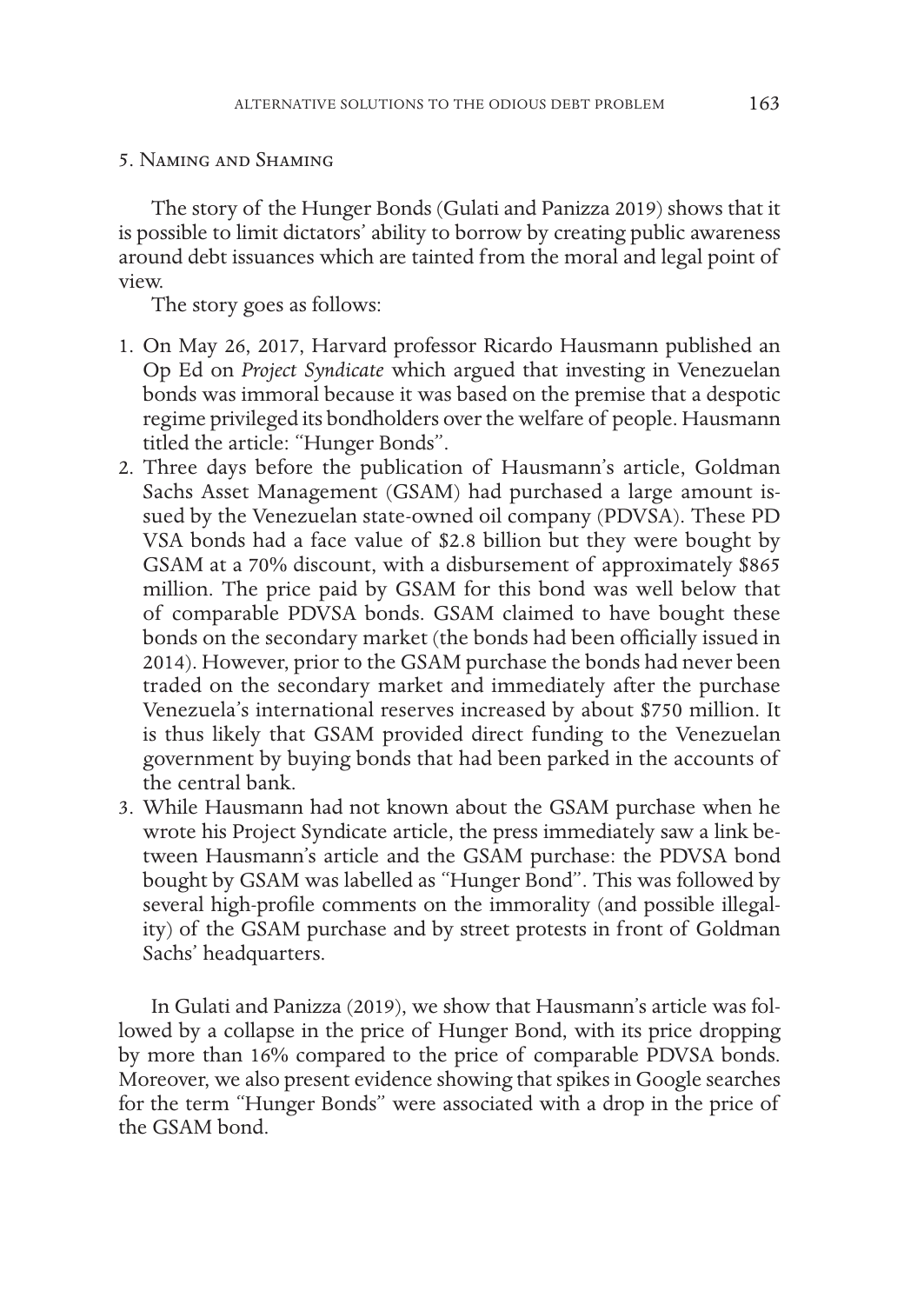A similar event happened more than a century ago as well. In 1906, Maxim Gorky published an article in the one French newspaper *L'Humanité* titled: "Pas un sou au gouvernement russe." The target of Gorky's article was the Russian Tsarist government. Gorky argued that lending to Russia would help the Tsarist regime to carry out massacre and oppress, torture, and kill thousands of men. Gorky wrote: "Do not give a penny to the executioners of the Russian people, executioners of bodies and executioners of minds!"

Collet and Osterlinck (2019) show that, not unlike the "hunger bond", the Russian loan criticized by Gorky had been issued on shaky moral and legal grounds and that after the publication of Gorky's article markets imposed a penalty on the bond's price. They also show that as time passed and people stopped paying attention to this issue, the penalty diminished. This is similar to what we fnd for the Hunger bond, with the price penalty associated with the salience of the bond.

One key lesson from these two episodes is that actions that give visibility to illegal debt issued by despotic governments can raise the cost of capital for these governments.

### 6. Policy Implications

We have seen that there are domestic legal principles that can limit a despot's ability to borrow and that the same can happen by disseminating information about possible moral and legal infrmities of a debt contract. The question is whether it is possible to make this system work in a more systematic way.<sup>9</sup>

One possibility is to create an odiousness rating system (Hausmann and Panizza 2017). While credit ratings focus on the ability of the borrower to pay, odiousness rating would provide an estimate of how likely it is that a court would decide that the debt is personal to the regime and non-transferrable to successor governments. Instead of having a dichotomous separation between odious and non-odious regimes, a system of odiousness ratings would be based on a continuous scale going from odious repressive dictatorships to well-managed democracies. Along this continuum, there would be intermediate notches for dictatorships that promote economic development and corrupt democracies characterized by economic mismanagement or graft.

A system of odiousness ratings could become part of soft international law and help determine which bonds are included in the calculation of emerging-market indexes. The same country could have bonds which, be-

<sup>9</sup> This section draws on Gulati and Panizza (2019) and Hausmann and Panizza (2017).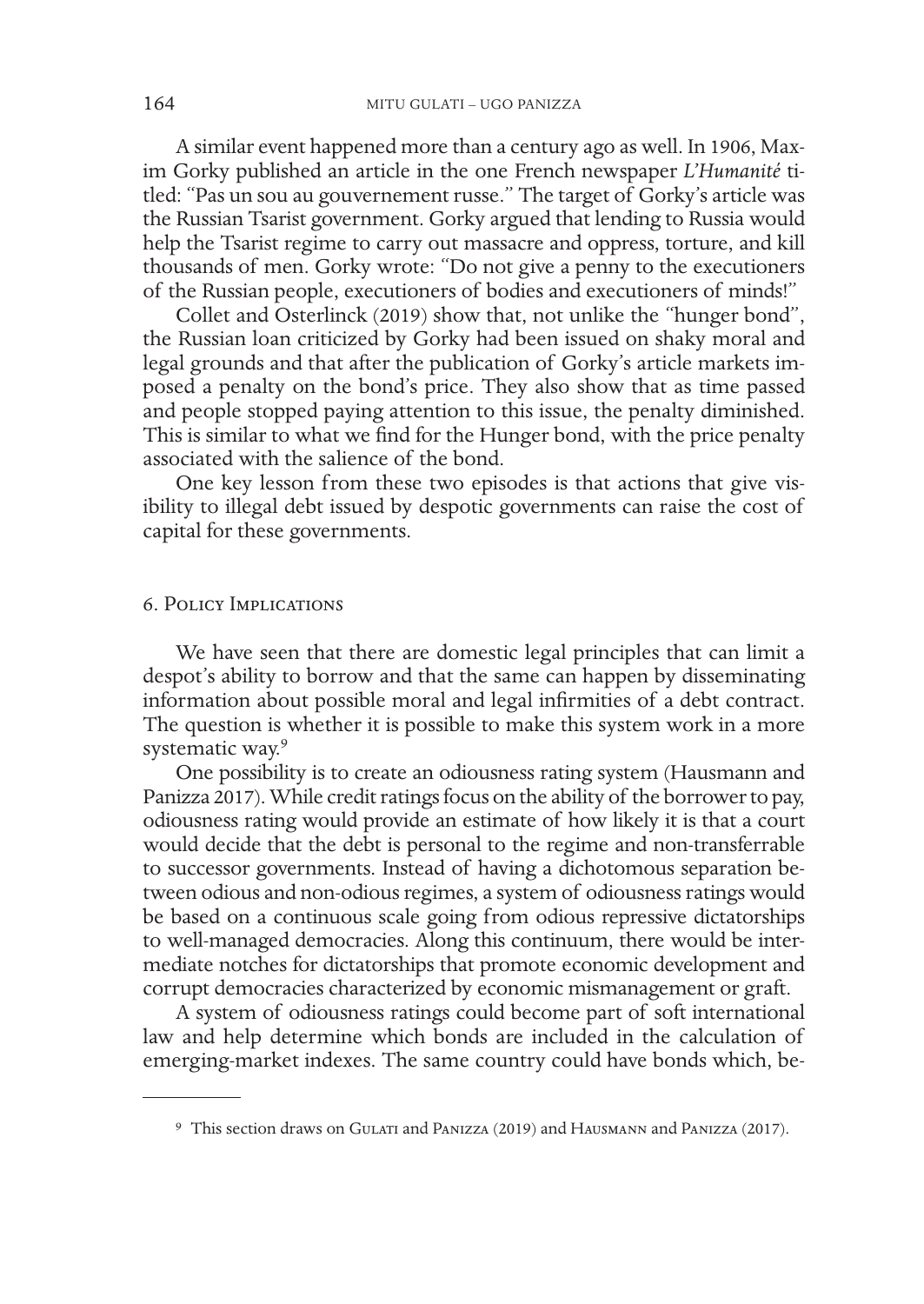ing issued in diferent periods, have diferent odiousness ratings and enforcement probabilities. While this idea is similar to that of *ex-ante* odiousness as discussed in Center for Global Development (2009) and Jayachandran and Kremer (2006), there are diferences. The frst is the continuous nature of the odiousness rating system. The second is that the rating would be done by an independent agency and it would not require an intergovernmental agreement.

Another proposal which, instead of focusing on the odiousness of the issuing regime, concentrates on legal infrmities, is a public ranking of bonds which lists potential ethical and legal problems of individual bonds (Gulati and Panizza 2019). Such system would increase the borrowing costs for regimes that, besides being despotic, adopt murky debt management practices. In the presence of this type of public information, few investors could claim to have bought a bond on the secondary market without knowing its illegal origin. This proposal is more modest than the odiousness rating idea but also more readily implementable because it does not require a value judgment on the despotic nature of a regime. It is based on an objective evaluation of the bond's legal infrmities. In the worst-case scenario, such list of legal problems of individual bonds would create incentives to adopt more transparent sovereign debt management practices.

Both proposals have the advantage of not requiring any legal innovation or international consensus building because they are based on the action of non-government organizations and use existing laws and legal principles. Like the implementation of an odious debt doctrine, these two proposals could increase the cost of funds in the primary market and also allow opposition parties in countries with potentially despotic regimes to announce their future plans regarding likely future investigation or even repudiation of those bonds.

#### 7. Conclusions

Scholars in many felds have struggled for over a century to establish a legal doctrine of Odious Debts. These efforts have not gone anywhere mostly because it is difficult to build international consensus on the definition of a despotic regime and because many powerful countries still view some dictatorship using the philosophy that: "He may be a son of a bitch, but he's our son of a bitch".10

<sup>&</sup>lt;sup>10</sup> The quote supposedly comes from Franklin D. Roosevelt, talking about Nicaragua's Anastasio Somoza Garcia.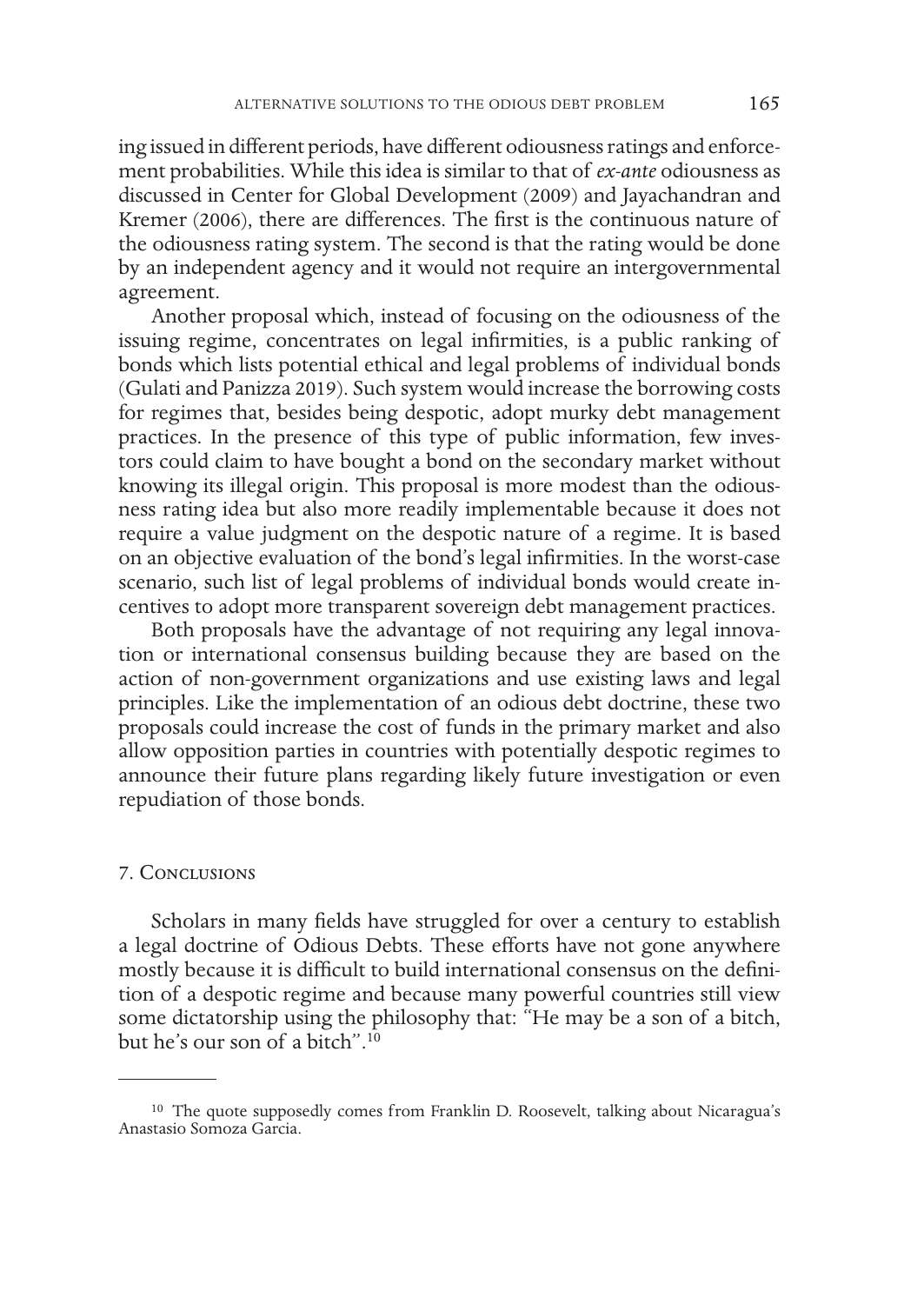This paper starts by reviewing literature on odious debt and then discusses two proposals which could have efects similar to those that are sought by odious debt activists but do not require international consensus because they could be implemented by non-governmental organizations leveraging existing national law.

While, to the best of our knowledge, Hausmann and Panizza (2016) and Gulati and Panizza (2019) were the frst to discuss these proposals in detail, the possibility of outsourcing the defnition of odious debt to a nongovernmental organization was hinted at by Jayachandran and Kremer (2002; this is the working paper version of the paper published in 2006) who also implicitly refer to the misbehaving agent principle discussed in Section 4 above:

The courts could take into consideration whether the predecessor regime had been on the NGO list when the loan was made. Just as courts deciding whether an investment manager is guilty of fduciary negligence might use as evidence the Moody's ratings of the fnancial assets in the manager's portfolio, courts could use the NGO rating as evidence that the bank had foreknowledge that the borrower was odious and hence the loan is unenforceable (Jayachandran and Kremer 2002: 30-31).

We are in good company!

#### **REFERENCES**

Bonilla S. 2011, *Odious Debt: Law and Economics Perspectives*, Springer-Gabler Press.

- Borensztein E. and Panizza U. 2009, "The Costs of Sovereign Default", *IMF Staf Papers* 56: 683-741.
- BUCHHEIT L. and GULATI M. 2019, "Sovereign Debt Restructuring and U.S. Executive Power", *Capital Markets Law Journal*, 14 (1): 114-130.
- Buchheit L., Gulati M. and Thompson R. 2007, "The Dilemma of Odious Debts", *Duke Law Journal*, 56: 1201-1262.
- Center for Global Development 2009, *Preventing Odious Obligations: A New Tool for Protecting Citizens from Illegitimate Regimes*, Washington DC.: CGD.
- Choi A. and Posner E. 2007, "A Critique of the Odious Debt Doctrine", *Law and Contemporary Problems*, 70 (3): 33-63.
- Collet S. and Oosterlinck K. 2019, "Lending Money to the 'Executioners': The Case of the 1906 Russian Loan", *Journal of Business Ethics*, 160 (1): 205-223.
- COTTERILL J. 2019, "Mozambique Sues Credit Suisse over Tuna Bonds Scandal", *The Financial Times*, February 28.
- Demott D. 2007, "Agency by Analogy: A Comment on Odious Debts", *Law and Contemporary Problems*, 70 (3): 157-170.
- Feilchenfeld E. 1931, *Public Debts and State Succession*, New York: The Macmillan Company.